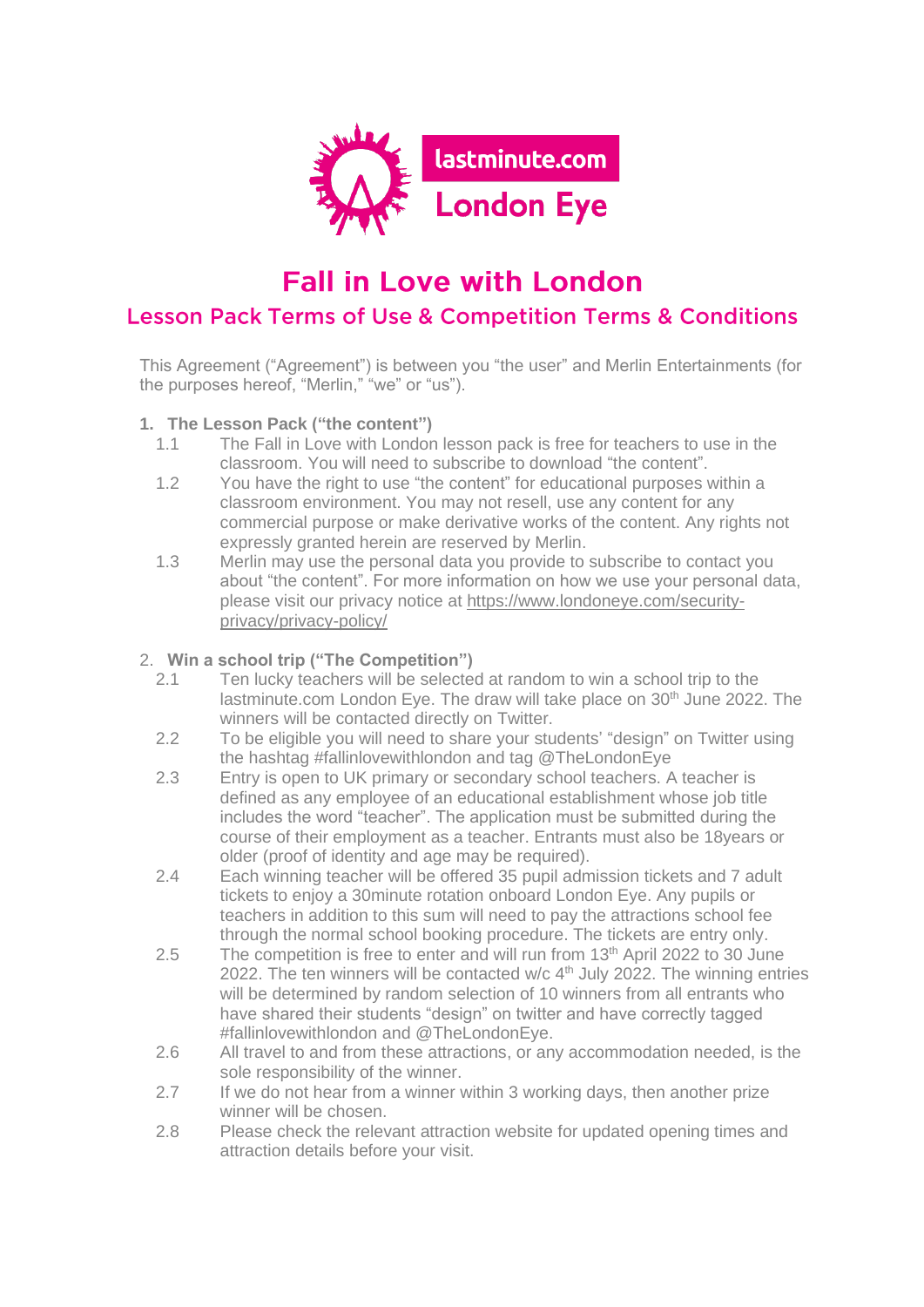- 2.9 Prizes are subject to availability and to the individual attraction's terms and conditions.
- 2.10 The prize can only be used as stipulated and cannot be exchanged for cash or used in any other way. Sale or transferral of the prize is prohibited.
- 2.11 In the event of a prize being unavailable, Merlin reserves the right to offer an alternative prize of equal or greater value.
- 2.12 In the event of circumstances outside its reasonable control, Merlin reserves the right to void, suspend or cancel the Competition where it becomes necessary to do so, or amend or alter the terms of the promotion at any time, but will always endeavour to minimise the effect on participants to avoid undue disappointment.
- 2.13 Merlin reserves the right to verify all entries including but not limited to asking for address and identity details and to refuse to award a prize or withdraw prize entitlement and/or refuse further participation in the promotion and disqualify the participant where there are reasonable grounds to believe:
	- 2.13.1there has been a breach of these terms and conditions;
	- 2.13.2a participant has gained unfair advantage in participating in the promotion or won using fraudulent means;
	- 2.13.3an entry infringes any right; or
	- 2.13.4the participant's conduct is contrary to the spirit or the intention of the competition.
- 2.14 To withdraw a submitted entry please delete your tweet and "design" from twitter
- 2.15 Merlin will use the personal data you provide to contact you about your school trip if you are a winner. For more information on how we use your personal date, please visit our privacy notice at [https://www.londoneye.com/security](https://www.londoneye.com/security-privacy/privacy-policy/)[privacy/privacy-policy/](https://www.londoneye.com/security-privacy/privacy-policy/)
- 2.16 By sharing the "design" on Twitter and therefore entering the Competition, you acknowledge that the processing is necessary in order to fulfil our obligations to you in respect of this Competition and to enable you to enter the Competition. You agree to Merlin transferring your personal data to other members of Merlin's group and affiliated partners for the purpose of promoting and/or facilitating the Competition. You warrant that all personal data provided by you for the purpose of the Competition is accurate.
- 2.17 By entering the Competition, the participant agrees to be unconditionally bound by these terms and conditions.
- 2.18 For enquiries contact EducationUK@merlinentertainments.biz between 9:00am and 5:00pm, Monday to Friday, excluding Bank Holidays. Promoter: Registered UK office: Merlin Entertainments, Link House, 25 West Street, Poole, Dorset, BHI5 ILD; please do not send correspondence to this address.
- 2.19 In the event of a discrepancy between these standard terms and conditions and the details in the promotional material, these terms shall prevail.
- 2.20 If any provision of these Terms and Conditions (or any part thereof) is held to be invalid or unenforceable, all remaining provisions (or part thereof) will remain in full force and effect

### **3 Sharing your Typography Design ("design")**

- 3.1 You agree not to create and share a design that infringes any third party's copyrights or other rights (e.g., trademark, privacy rights, etc.); contains hateful or discriminatory speech, violates any applicable law or will not be used by you in any manner that will bring us or any member of Merlin's group into disrepute or is defamatory to us or any member of the Merlin group.
- 3.2 You will indemnify, defend, and hold harmless Merlin and its subsidiaries and affiliates, and their and our respective directors, employees, and agents ("Released